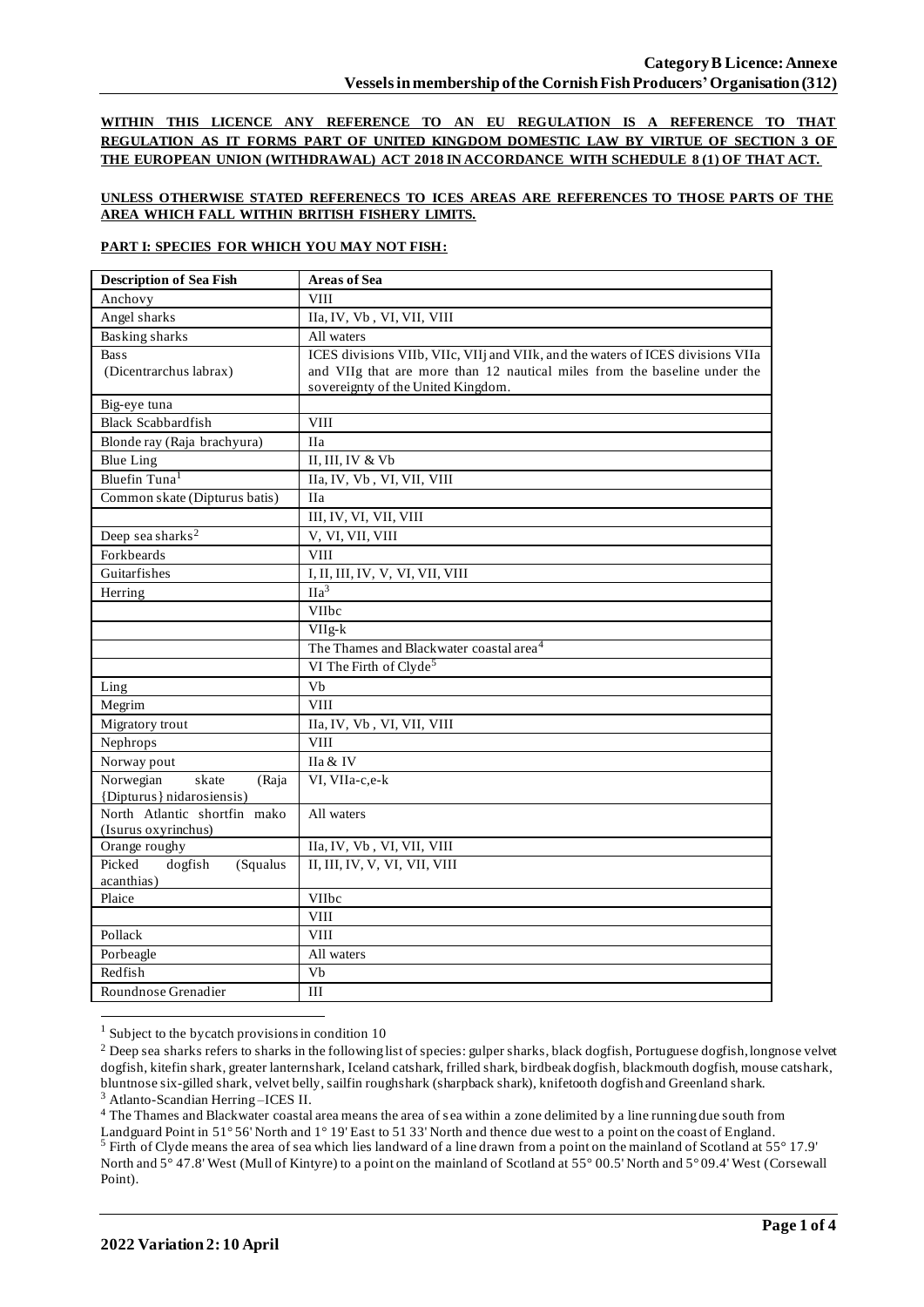## **Category B Licence: Annexe Vessels in membership of the Cornish Fish Producers'Organisation (312)**

| Salmon                                                 | IIa, IV, Vb, VI, VII, VIII                   |  |  |  |
|--------------------------------------------------------|----------------------------------------------|--|--|--|
| Sandeels                                               | Scottish Inshore Waters <sup>6</sup>         |  |  |  |
| <b>Skates and Rays</b>                                 | <b>VIII</b>                                  |  |  |  |
| Small-eyed<br>(Raja<br>ray<br>microocellata)           | IIa, IV, VIa, VIb, VIIa-c, VIIe and VIIh-k   |  |  |  |
| lanternshark<br><b>Smooth</b><br>(Etmopterus pusillus) | IIa, IV                                      |  |  |  |
|                                                        | I, V, VI, VII, VIII                          |  |  |  |
| Sole                                                   | <b>VIIbc</b>                                 |  |  |  |
|                                                        | <b>VIII</b>                                  |  |  |  |
| Starry Ray (Amblyraja radiata)                         | IIa, IIIa, IV, VIId                          |  |  |  |
| Thornback ray (Raja clavata)                           | <b>IIIa</b>                                  |  |  |  |
| Tope shark (Galeorhinus galeus)                        | When taken with longlines in IIa, IV; and in |  |  |  |
|                                                        | I, V, VI, VII, VIII                          |  |  |  |
| Undulate Ray (Raja undulata)                           | VI                                           |  |  |  |
| White sharks                                           | IIa, IV, Vb, VI, VII, VIII                   |  |  |  |
| White Skate (Rostroraja alba)                          | VI, VII, VIII                                |  |  |  |
| Whiting                                                | <b>VIII</b>                                  |  |  |  |

# **SPECIES FOR WHICH YOU MAY NOT FISH CONTINUED**

| <b>SPECIES</b> | <b>SEA AREAS</b>                                                              |
|----------------|-------------------------------------------------------------------------------|
| Sole           | VIIhjk                                                                        |
| Whiting        | VIIa                                                                          |
| Mackerel       | IVa Flexibility box <sup>7</sup> (Seasonal closure 15th February – 31st July) |

### **PART II: QUOTA LIMITATIONS OF TAC STOCKS**

## **LICENCE HOLDERS ARE REMINDED THAT QUOTA LIMITS ARE IN LIVE WEIGHT.**

For the conversion factors that apply see the bottom of this Annexe.

| <b>TAC SPECIES</b>                     | <b>SEA AREA</b> |                       | <b>OUOTA LIMIT/ MONTH</b><br><b>(UNLESS OTHERWISE</b><br><b>STATED</b> ) |
|----------------------------------------|-----------------|-----------------------|--------------------------------------------------------------------------|
| Tusk                                   | Ha              |                       | 0.1 tonnes per trip                                                      |
| Blue Ling                              | IIa & IV        |                       | 0.1 tonnes per trip                                                      |
| Small-eyed ray (Raja<br>microocellata) | $VIIf-g$        |                       | 1.5 tonnes                                                               |
| <b>DEEP-SEA SPECIES</b>                |                 | <b>SEA AREA</b>       |                                                                          |
| Alfonsinos                             |                 | IV, Vb, VI, VII, VIII |                                                                          |

Black scabbardfish IIa, IV

<sup>&</sup>lt;sup>6</sup> "Scottish inshore waters" means the sea adjacent to the coast of Scotland and to the landward of a limit of 6 nautical miles from the baseline from which the territorial sea is measured, up to the mean high water mark of ordinary spring tides.

 $^7$  Mackerel caught in ICES Division IVa in the periods between 1 August and 15 February shall be recorded against the Western mackerel quota. All other catches of mackerel in ICES Division IVa shall be recorded against the North Sea mackerel quota and shall be subject to any quota limitations set out at **Part II** of this **Annex**.